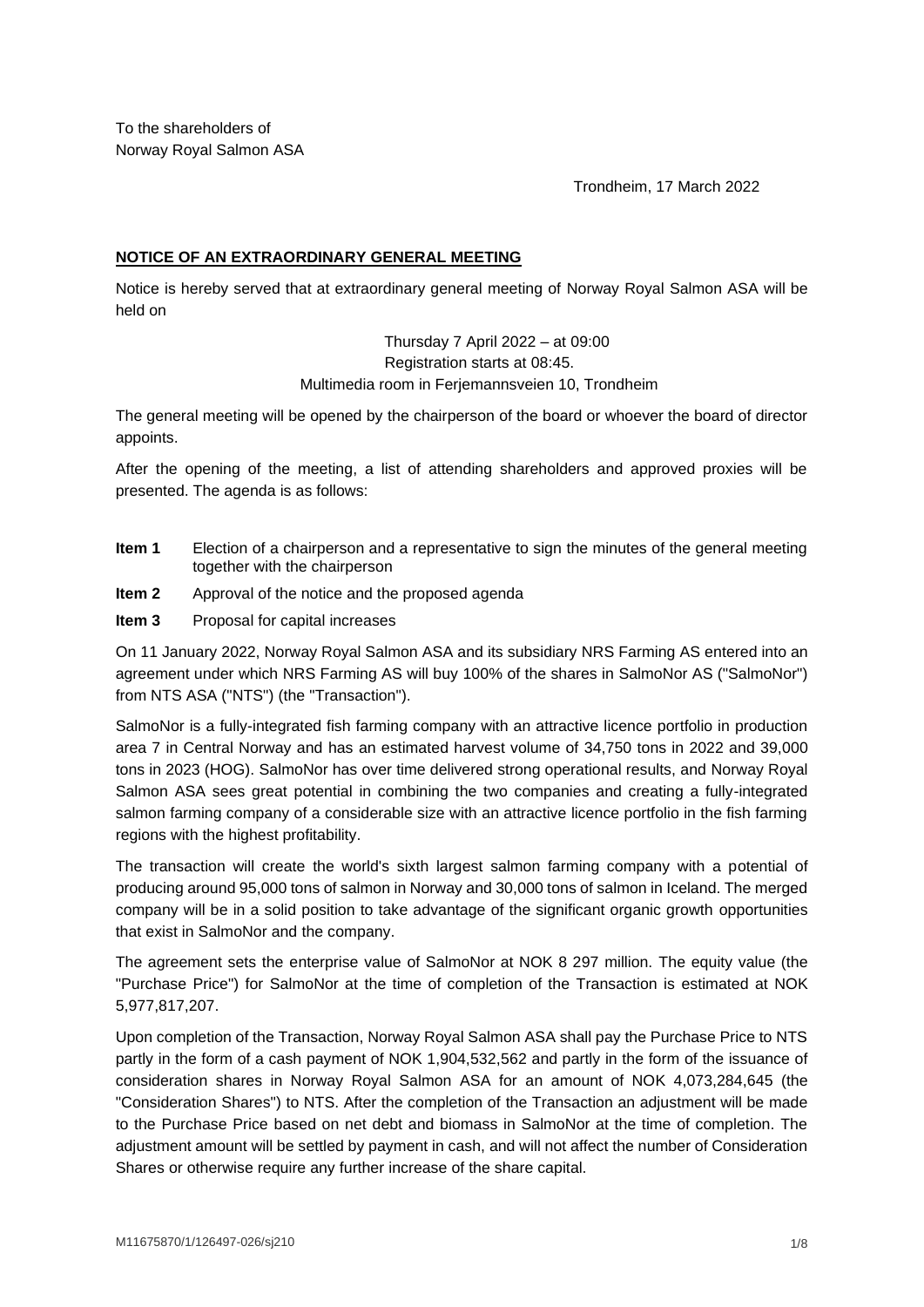The completion of the Transaction is conditional upon Norway Royal Salmon ASA carrying out a share issue consisting of:

- A) A cash contribution equal to the estimated cash consideration in the Transactions, i.e. NOK 1,904,532,562 (the "Cash Issue"); and
- B) The issuance of the Consideration Shares to NTS (the "Contribution-in-kind Issue").

The share issue must be approved by the general meeting by the passing of the resolutions required to increase the share capital for the purpose of the Cash Issue and the Contribution-in-kind Issue. NTS has undertaken in the purchase agreement to vote in favour of the share issue.

The independent members of the board of directors of Norway Royal Salmon ASA<sup>1</sup> consider that it is in the best interest of the company to complete the acquisition of SalmoNor. Accordingly, the board of directors has engaged ABG Sundal Collier ASA as manager to assist the company in placing the Cash Issue, so as to satisfy the condition for the completion of the acquisition of SalmoNor.

The board of directors considers that the best way to carry out the Cash Issue is by way of a private placement to selected investors. Within the time frame for completing the Transaction, it will not be possible to carry out the Cash Issue as a rights issue. Therefore, the board of directors considers that there are reasonable grounds for setting aside the pre-emptive rights of existing shareholders.

In the period up to the general meeting, ABG Sundal Collier ASA will work to secure subscription commitments from investors so as to make it possible to complete the Cash Issue. The subscription price in the Cash Issue will be determined on the basis of the process towards potential investors in the period up to the general meeting. Since the subscription price is not known as of today, it is also not possible to finally specify the number of new shares or the size of the increase of the capital as of now. The number of new shares will be equal to NOK 1,904,532,562 divided by the subscription price. The subscription price and the number of new shares, and thereby also the final proposal for a resolution to increase the share capital, will be made public when the Cash Issue has been placed.

The board proposes that the general meeting adopt the following resolution in connection with the Cash Issue:

- *(i) The Company's share capital shall be increased by NOK [●<sup>2</sup> ] through the issuance of [●<sup>3</sup> ] new shares, each with a nominal value of NOK 1.00.*
- *(ii) The new shares are issued at a subscription price of NOK [●<sup>4</sup> ] per share.*
- *(iii) The new shares are issued to selected investors in accordance with a decision to be made by the board of directors. The preferential rights of existing shareholders under section 10-4 of the Norwegian Public Limited Liability Companies Act are set aside.*
- *(iv) Subscription for the new shares shall be made no later than 8 April 2022 on a separate subscription form (unless the board of directors extends the deadline).*
- *(v) Payment of the subscription amount shall be made no later than 12 April 2022 to a special share issue account (unless the board of directors extends the deadline).*

<sup>1</sup> Members of the board who represent NTS have not participated in the consideration of the matter. References to the board in this notice are accordingly to the independent board..

<sup>&</sup>lt;sup>2</sup> The amount will be equal to NOK 1,904,532,562 divided by the subscription price in the share issue.

<sup>&</sup>lt;sup>3</sup> The amount will be equal to NOK 1,904,532,562 divided by the subscription price in the share issue.

<sup>&</sup>lt;sup>44</sup> The final subscription price will be determined through a process towards selected investors and will be communicated before the general meeting.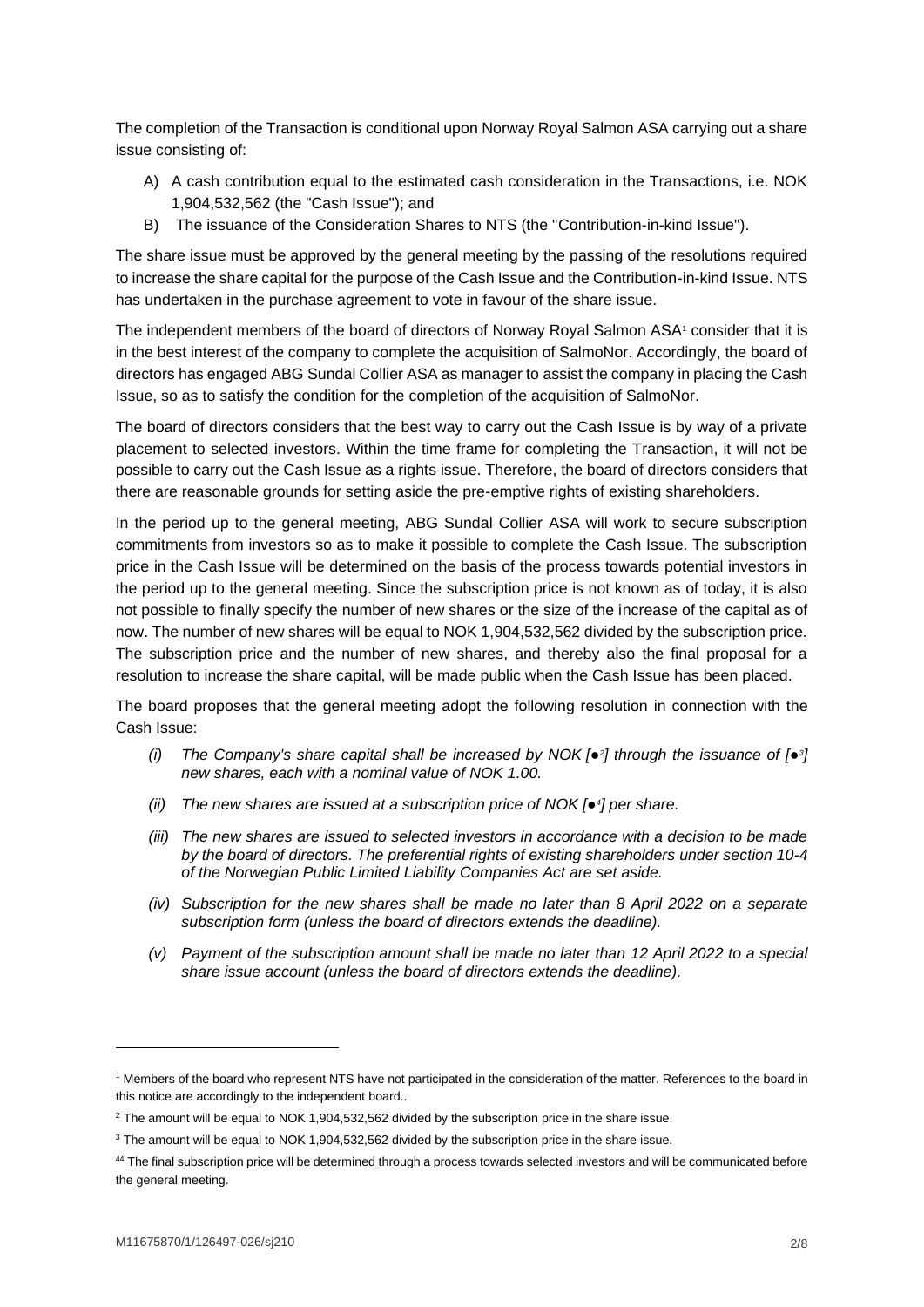- *(vi) The new shares carry rights to dividends from the date when the capital increase is registered in the Register of Business Enterprises.*
- *(vii) The Company's estimated costs in connection with the capital increase are NOK 36 million.*
- *(viii) Article 4 of the Articles of Association shall be amended so as to reflect the share capital and the number of shares after the capital increase.*

Further, as part of the transaction, Consideration Shares will be issued to NTS. Technically, this will take place by NTS receiving a claim against NRS Farming AS in the amount of NOK 4,073,284,645 at the completion of the sale of SalmoNor. NTS will transfer this claim to Norway Royal Salmon ASA as a contribution-in-kind in return for new shares being issued to NTS by Norway Royal Salmon ASA. According to the purchase agreement, the Contribution-in-Kind Issue shall be carried out at the same subscription price as the Cash Issue. The number of new shares will accordingly be equal to NOK 4.073,284,645 divided by the subscription price. The amount by which the nominal share capital will be increased will be equal to the number of new shares.

The board proposes that the general meeting adopt the following resolution in connection with the Contribution-in-kind Issue:

- *(i) The company's share capital shall be increased by NOK [●<sup>5</sup> ] through the issuance of [●<sup>6</sup> ] new shares, each with a nominal value of NOK 1.00.*
- *(ii) The new shares are issued at a subscription price of NOK [●<sup>7</sup> ] per share.*
- *(iii) The new shares are issued to NTS ASA, Fjordgata 8, 7900 Rørvik.*
- *(iv) As contribution for the shares, NTS ASA shall assign to the company a claim against NRS Farming AS in the amount of NOK 4,073,284,645. The claim shall be assigned to the company no later than 12 April 2022 (unless the board of directors extends the deadline).*
- *(v) Subscription for the new shares shall be made no later than 8 April 2022 (unless the board of directors extends the deadline) on a separate subscription form.*
- *(vi) The new shares shall carry rights to dividends from the date on which the capital increase is registered in the Register of Business Enterprises.*
- *(vii) The company's estimated costs in connection with the capital increase are NOK 50,000.*
- *(viii) Article 4 of the Articles of Association shall be amended so as to reflect the share capital and the number of shares after the capital increase.*

An expert opinion regarding the non-cash contribution has been obtained from KPMG AS. This opinion is attached to the notice. An updated version of the opinion will be completed when the subscription price has been set and will be made public at that time.

The proposed resolutions on the share capital increases are mutually conditional on each other and will be voted on jointly. Accordingly, neither capital increase will be approved unless both capital increases are approved.

Copies of the most recent annual accounts, annual report and auditor's report are available in the company's office and are also available on the company's website, www.norwayroyalsalmon.com.

\*\*\*\*

<sup>5</sup> The number will be equal to NOK 4,073,284,645 divided by the subscription price in the share issue.

 $66$  The number will be equal to NOK 4,073,284,645 divided by the subscription price in the share issue.

 $7$  The subscription price will be the same as in the Cash Issue.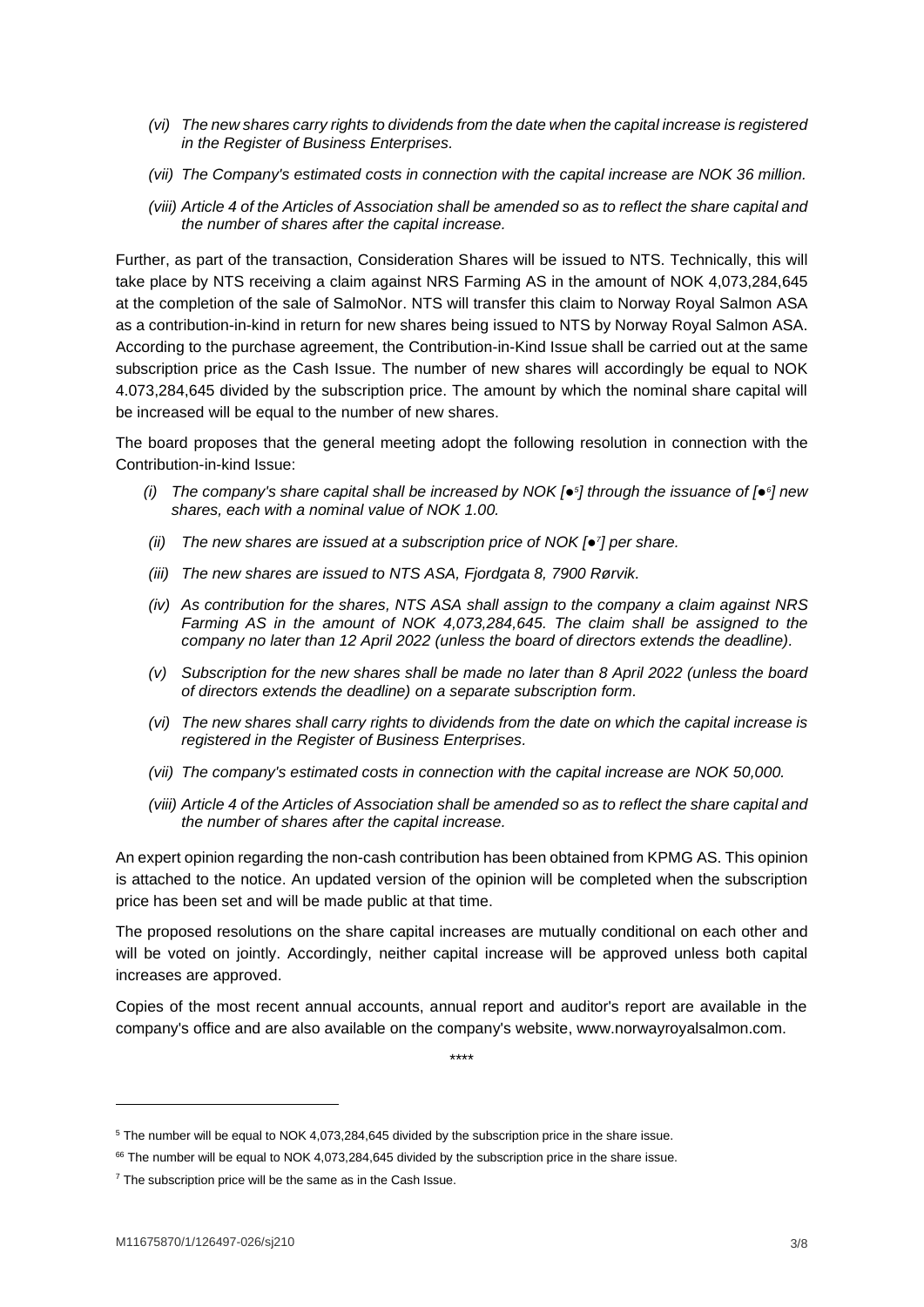Norway Royal Salmon ASA has a share capital of NOK 43 572 191 divided into 43 572 191 shares, each with a nominal value of NOK 1.00. Each share carries one vote at the Company's general meetings. The right to attend and vote at the general meeting can only be exercised when the acquisition has been recorded in the shareholders' registry no later than on the fifth business day prior to the general meeting (the record date). Norway Royal Salmon ASA currently owns 197 495 own shares.

The shareholders have the following rights in connection with the Company's general meeting:

- The right to attend the general meeting, either in person or by proxy.
- The right to speak at the general meeting.
- The right to be accompanied by an advisor and to give one advisor the right to speak.
- The right to require information from the members of the board and the chief executive officer about matters that may affect the assessment of (i) the approval of the annual accounts and the annual report, (ii) matters that have been presented to the shareholders for their decision, and (iii) the Company's financial position, including information about activities in other companies in which the Company participates, and other matters to be considered by the general meeting, unless the required information cannot be disclosed without causing disproportionate harm to the Company.
- The right to have issues considered by the general meeting which have been reported in writing to the board of directors within seven days prior to the 3-week time limit under the Norwegian Public Limited Liability Companies Act for notice of a general meeting, along with a proposal for a resolution or an explanation as to why the issue should be put the agenda. If the notice has already been given, a new notice shall be sent if the time limit has not already expired.
- The right to present alternatives to the board's proposals in respect of matters on the agenda of the general meeting.

Shareholders who wish to attend the general meeting are requested to return the attached attendance form (Appendix 1) to the address and within the time limit stated therein. **Shareholders or their proxies who wish to attend and vote at the general meeting must pursuant to Article 7 of the Articles of Association, notify the company of their attendance no later than two days prior to the general meeting.** 

If the shares are registered in the Norwegian Central Securities Depository (VPS) through a custodian, cf. section 4-10 of the Norwegian Public Limited Liability Companies Act, and the beneficial owner wishes to attend the general meeting, in person or by proxy, the beneficial owner must present a confirmation in writing from the custodian that he/she is the beneficial owner of the shares, as well as a confirmation from the shareholder that he/she is the beneficial owner. Shareholders have the right to attend and vote by proxy. In such case, a written and dated proxy must be presented at the general meeting. The attached proxy form (Appendix 2) may be used.

Please note that proxies without voting instructions may trigger disclosure requirements under Norwegian law. Under the Norwegian Securities Trading Act, section 4-2, third paragraph, the possession of a voting proxy without voting instructions is considered equal to ownership of shares or rights to shares. This means that a proxy is required to disclose the proxies if the number of shares to which they relate (together with any shares or rights to shares held by the proxy) reaches or exceeds the disclosure thresholds under the Norwegian Securities Trading Act, section 4-2, second paragraph.

This notice and the appendices are available on the company's website: www.norwayroyalsalmon.com.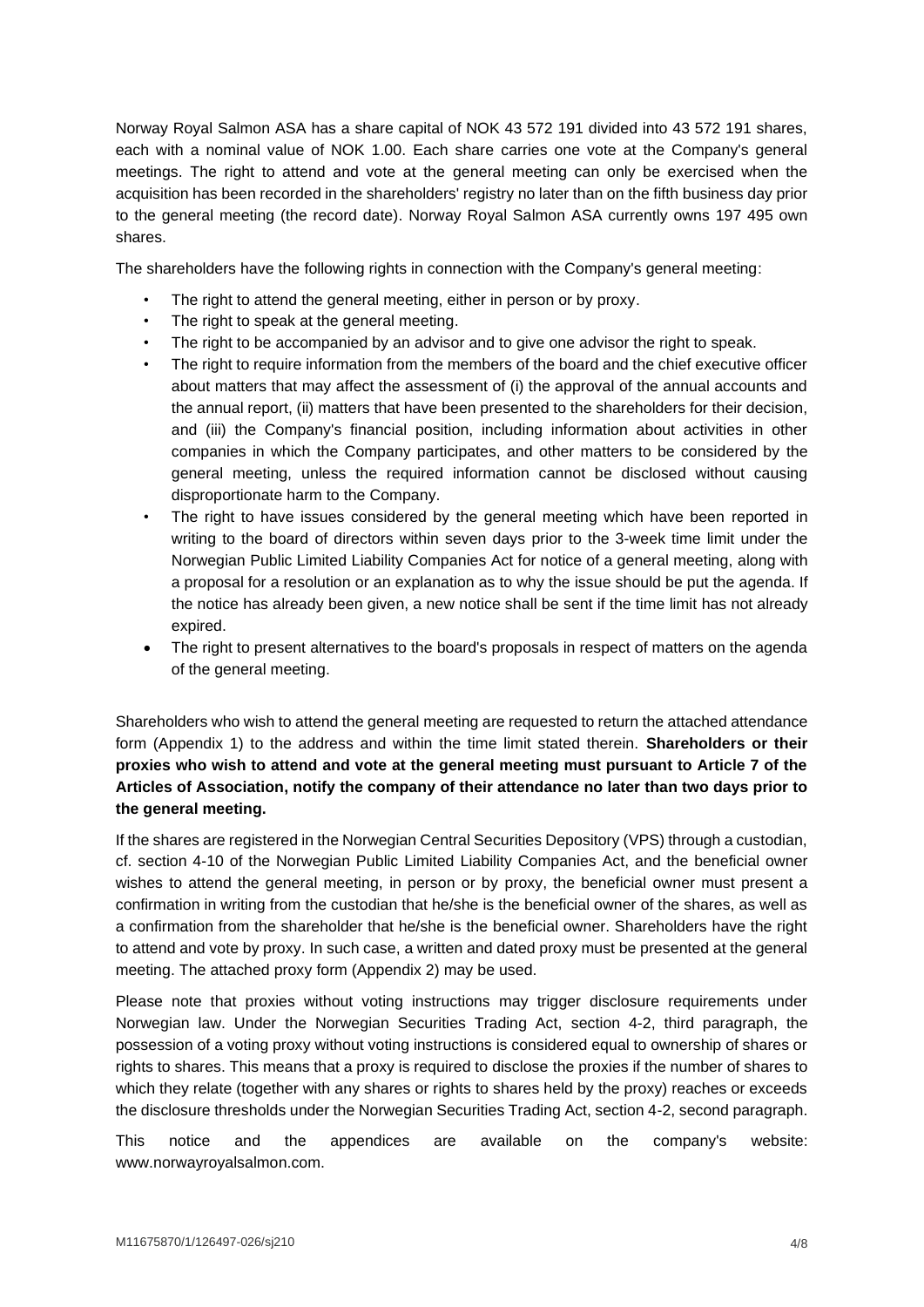The board of directors of Norway Royal Salmon ASA encourages the shareholders to register that they can receive electronic documents on their VPS accounts.

Yours faithfully **Norway Royal Salmon ASA**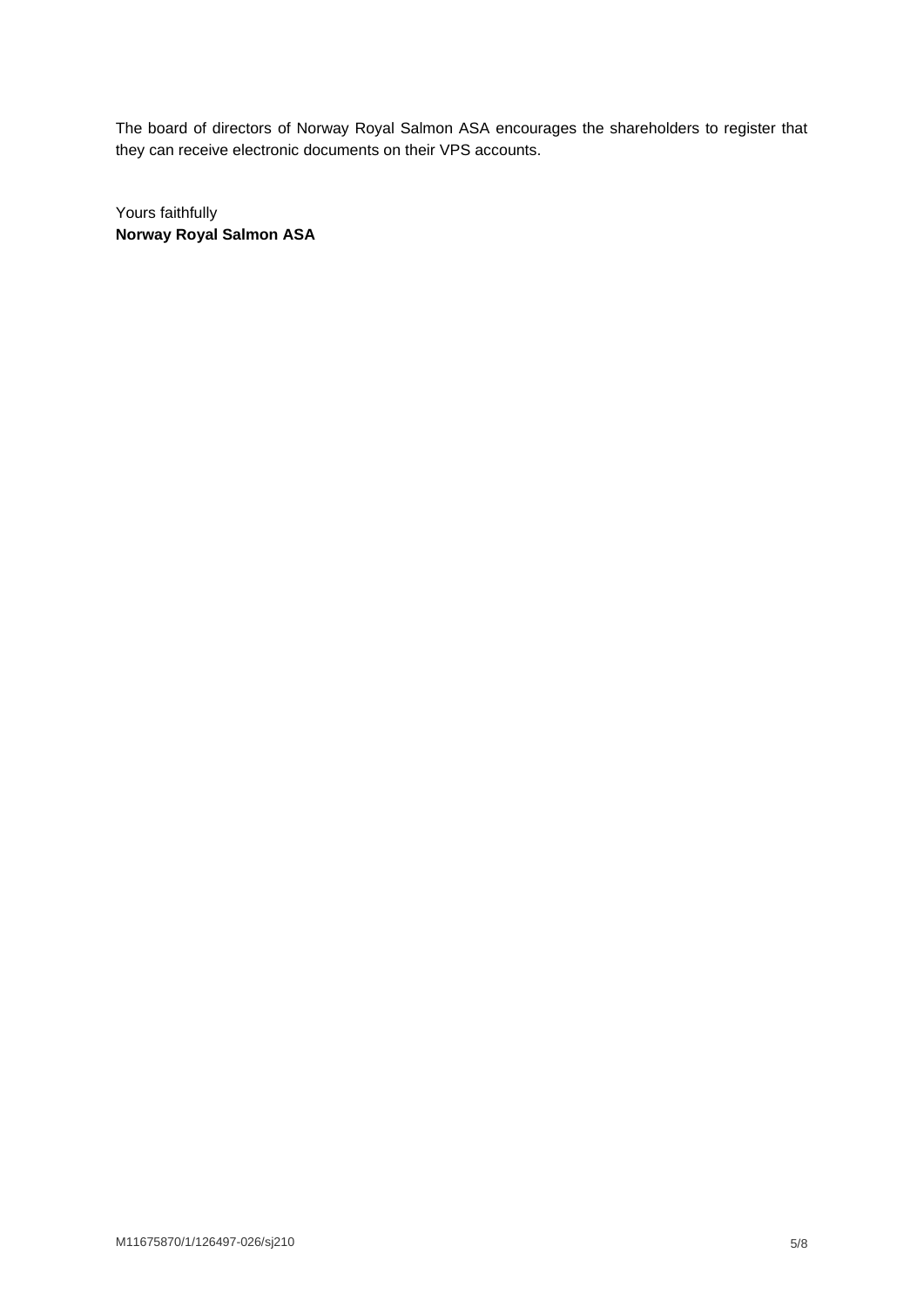Attachment 1

## **ATTENDANCE SLIP**

The undersigned will attend the Extraordinary General Meeting of Norway Royal Salmon ASA on 7 April 2022 and cast votes for:

|                 | own shares                                        |
|-----------------|---------------------------------------------------|
|                 | other shares according to attached forms of-proxy |
| In total shares |                                                   |
| Place/date      | Shareholder's signature                           |
|                 |                                                   |
|                 | Shareholder's name in block letters               |

Please send the attendance slip to Norway Royal Salmon ASA, P.O. Box 2608 Sentrum, 7414 Trondheim, Norway.

The attendance slip may also be sent by e-mail to: [edel.gjaere@salmon.no](mailto:edel.gjaere@salmon.no)

**The attendance slip must be received by Norway Royal Salmon ASA no later than 5 April 2022. Shareholders or proxies who want to attend and vote on the General Meeting, have to give notice to the Company within two days before the General Meeting. This is in accordance with the Articles of Association section 7.**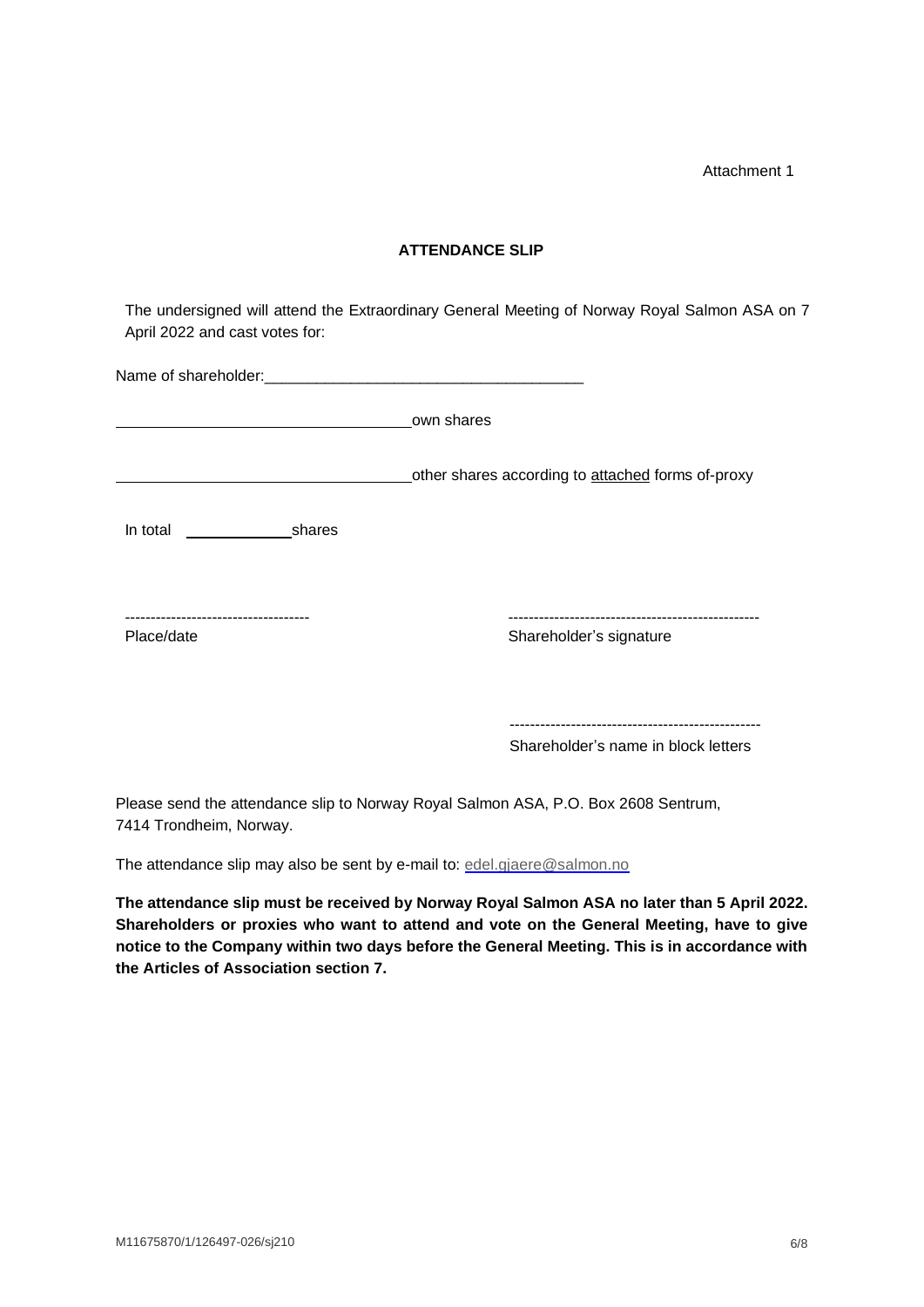Attachment 2

## **FORM OF PROXY**

 Shareholder's name: \_\_\_\_\_\_\_\_\_\_\_\_\_\_\_\_\_\_\_\_\_\_ As the owner of shares in Norway Royal Salmon ASA, I/we hereby grant  $\Box$ the Board Chair  $\Box$ (insert name) <u> 1980 - Johann Barn, mars ar breist bestjoerde te gemeente kommen.</u>

authority to represent and cast votes for my/our shares at the Extraordinary General Meeting in Norway Royal Salmon ASA to be held on 7 April 2022.

If none of the alternatives above has been selected, authority will be deemed to have been granted to the Board Chair. If authority has been granted to the Board Chair, the Board Chair is entitled to give another member of the board or management the right to represent, and cast votes for, the shares to which the authority relates.

If the shareholder so requires, and the Board Chair has been selected as proxy, the voting instructions below may be completed and sent to the company. Votes will then be cast for the shares according to the instructions.

| Item              | Resolution                                                                                                                                         | Vote<br>-in<br>favuor | Vote<br>against | Refrain<br>from<br>voting |
|-------------------|----------------------------------------------------------------------------------------------------------------------------------------------------|-----------------------|-----------------|---------------------------|
| Item 1            | Election of a chair of the meeting and a representative to<br>sign the minutes of the general meeting together with the<br>chairman of the meeting |                       |                 |                           |
| Item <sub>2</sub> | Approval of the notice and proposed agenda                                                                                                         |                       |                 |                           |
| Item 3            | Proposal for capital increases                                                                                                                     |                       |                 |                           |

Voting instructions:

If voting instructions have been given, the following applies:

- If "Vote in favour" has been selected, this implies that the proxy is instructed to vote in favour of the proposal in the notice, including any changes that the board, the Board Chair or the chair of the meeting might suggest. In the event of any changes to the proposals stated in the notice, the proxy may, upon his or her own discretion, refrain from voting for the shares.
- If "Vote against" has been selected, this implies that the proxy is instructed to vote against the proposal in the notice, including any changes that the board, the Board Chair or the Chair of the meeting might suggest. In the event of any changes to the proposals stated in the notice, the proxy may, upon his or her own discretion, refrain from voting for the shares.